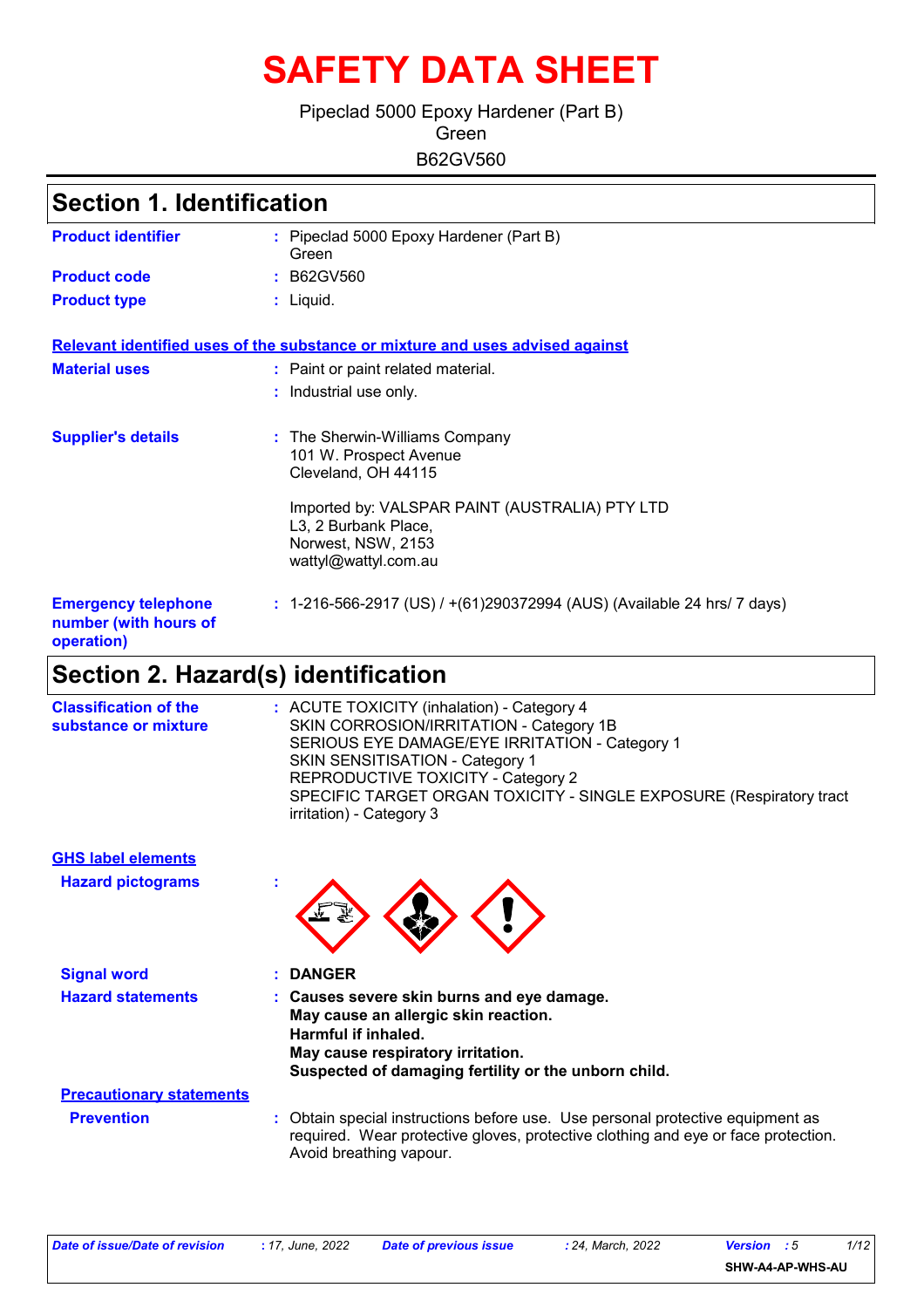### **Section 2. Hazard(s) identification**

| <b>Response</b>                       | : IF exposed or concerned: Get medical advice or attention. IF INHALED:<br>Immediately call a POISON CENTER or doctor. IF SWALLOWED: Immediately call<br>a POISON CENTER or doctor. Rinse mouth. Do NOT induce vomiting. IF ON<br>SKIN (or hair): Take off immediately all contaminated clothing. Rinse skin with water.<br>Immediately call a POISON CENTER or doctor. Wash contaminated clothing<br>before reuse. IF ON SKIN: Wash with plenty of water. If skin irritation or rash<br>occurs: Get medical advice or attention. IF IN EYES: Rinse cautiously with water for<br>several minutes. Remove contact lenses, if present and easy to do. Continue rinsing.<br>Immediately call a POISON CENTER or doctor. |
|---------------------------------------|----------------------------------------------------------------------------------------------------------------------------------------------------------------------------------------------------------------------------------------------------------------------------------------------------------------------------------------------------------------------------------------------------------------------------------------------------------------------------------------------------------------------------------------------------------------------------------------------------------------------------------------------------------------------------------------------------------------------|
| <b>Storage</b>                        | : Store in a well-ventilated place. Keep container tightly closed.                                                                                                                                                                                                                                                                                                                                                                                                                                                                                                                                                                                                                                                   |
| <b>Disposal</b>                       | : Dispose of contents and container in accordance with all local, regional, national<br>and international regulations.                                                                                                                                                                                                                                                                                                                                                                                                                                                                                                                                                                                               |
| <b>Supplemental label</b><br>elements | : Please refer to the SDS for additional information. Keep out of reach of children.<br>Do not transfer contents to other containers for storage.                                                                                                                                                                                                                                                                                                                                                                                                                                                                                                                                                                    |

**Other hazards which do not :** None known. **result in classification**

### **Section 3. Composition and ingredient information**

| Substance/mixture     | : Mixture        |
|-----------------------|------------------|
| <b>Other means of</b> | : Not available. |
| <b>identification</b> |                  |

#### **CAS number/other identifiers**

| Not available.                       |               |                   |  |
|--------------------------------------|---------------|-------------------|--|
| <b>Ingredient name</b>               | $\%$ (w/w)    | <b>CAS number</b> |  |
| 1,3-Benzenedimethanamine             | l 10 - <30% l | 1477-55-0         |  |
| Paratertiarybutylphenol              | l 10 - <30%   | 98-54-4           |  |
| 4-Nonylphenol                        | l 10 - <30%   | 84852-15-3        |  |
| 1,6-hexanediamine, 2, 2, 4-trimethyl | < 10%         | 3236-53-1         |  |

**There are no additional ingredients present which, within the current knowledge of the supplier and in the concentrations applicable, are classified and hence require reporting in this section.**

**Occupational exposure limits, if available, are listed in Section 8.**

|                    | <b>Description of necessary first aid measures</b>                                                                                                                                                                                                                                                                                                                                                                                                                                                                                                                                                                                                                                                                                                                                                                                                                                                              |
|--------------------|-----------------------------------------------------------------------------------------------------------------------------------------------------------------------------------------------------------------------------------------------------------------------------------------------------------------------------------------------------------------------------------------------------------------------------------------------------------------------------------------------------------------------------------------------------------------------------------------------------------------------------------------------------------------------------------------------------------------------------------------------------------------------------------------------------------------------------------------------------------------------------------------------------------------|
| <b>Eye contact</b> | : Get medical attention immediately. Call a poison center or physician. Immediately<br>flush eyes with plenty of water, occasionally lifting the upper and lower eyelids.<br>Check for and remove any contact lenses. Continue to rinse for at least 15 minutes.<br>Chemical burns must be treated promptly by a physician.                                                                                                                                                                                                                                                                                                                                                                                                                                                                                                                                                                                     |
| <b>Inhalation</b>  | : Get medical attention immediately. Call a poison center or physician. Remove<br>victim to fresh air and keep at rest in a position comfortable for breathing. If it is<br>suspected that fumes are still present, the rescuer should wear an appropriate mask<br>or self-contained breathing apparatus. If not breathing, if breathing is irregular or if<br>respiratory arrest occurs, provide artificial respiration or oxygen by trained personnel.<br>It may be dangerous to the person providing aid to give mouth-to-mouth<br>resuscitation. If unconscious, place in recovery position and get medical attention<br>immediately. Maintain an open airway. Loosen tight clothing such as a collar, tie,<br>belt or waistband. In case of inhalation of decomposition products in a fire,<br>symptoms may be delayed. The exposed person may need to be kept under<br>medical surveillance for 48 hours. |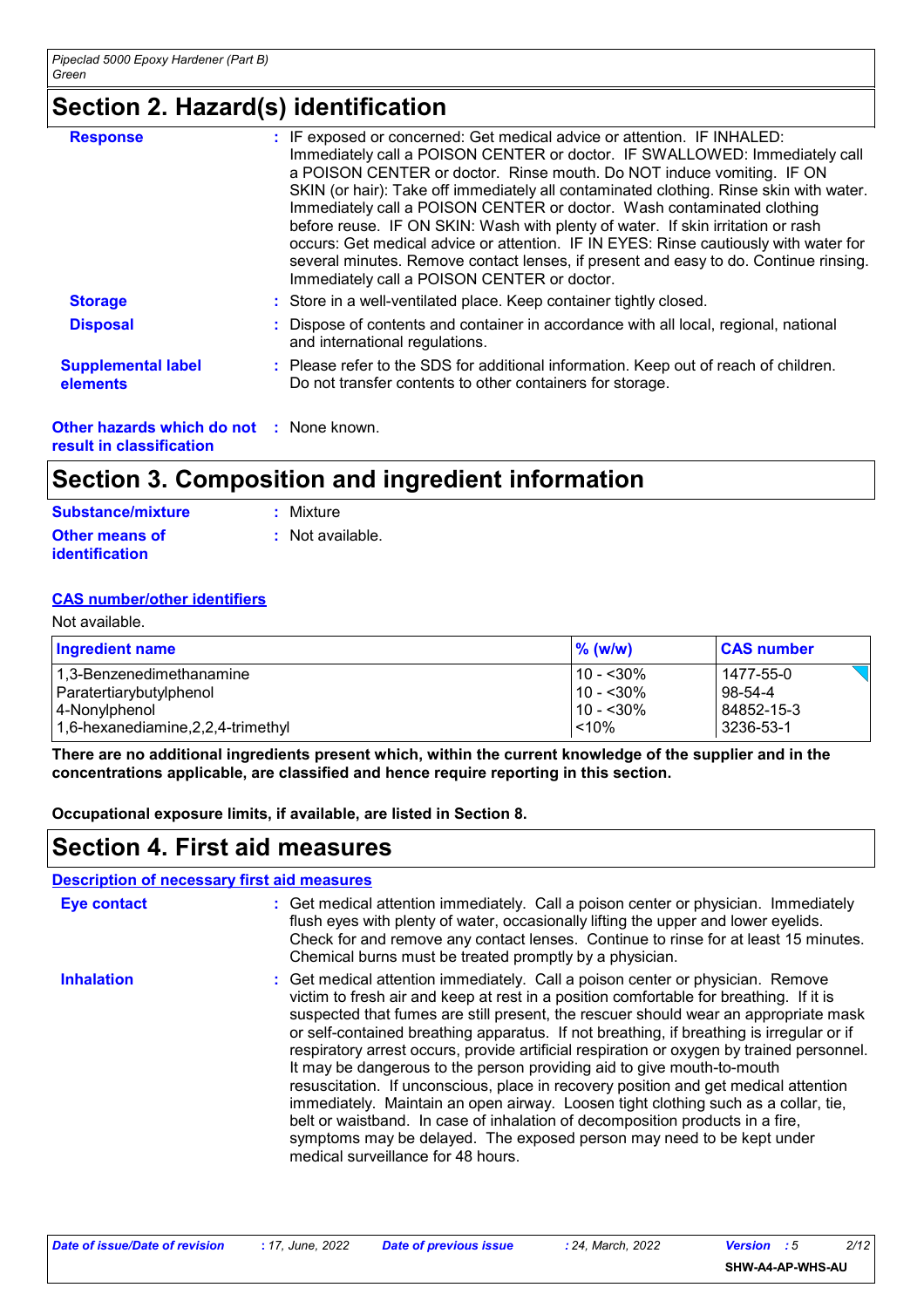# **Section 4. First aid measures**

| <b>Skin contact</b> | : Get medical attention immediately. Call a poison center or physician. Wash with<br>plenty of soap and water. Remove contaminated clothing and shoes. Wash<br>contaminated clothing thoroughly with water before removing it, or wear gloves.<br>Continue to rinse for at least 15 minutes. Chemical burns must be treated promptly<br>by a physician. In the event of any complaints or symptoms, avoid further exposure.<br>Wash clothing before reuse. Clean shoes thoroughly before reuse.                                                                                                                                                                                                                                                                                                |
|---------------------|------------------------------------------------------------------------------------------------------------------------------------------------------------------------------------------------------------------------------------------------------------------------------------------------------------------------------------------------------------------------------------------------------------------------------------------------------------------------------------------------------------------------------------------------------------------------------------------------------------------------------------------------------------------------------------------------------------------------------------------------------------------------------------------------|
| <b>Ingestion</b>    | : Get medical attention immediately. Call a poison center or physician. Wash out<br>mouth with water. Remove dentures if any. If material has been swallowed and the<br>exposed person is conscious, give small quantities of water to drink. Stop if the<br>exposed person feels sick as vomiting may be dangerous. Do not induce vomiting<br>unless directed to do so by medical personnel. If vomiting occurs, the head should<br>be kept low so that vomit does not enter the lungs. Chemical burns must be treated<br>promptly by a physician. Never give anything by mouth to an unconscious person.<br>If unconscious, place in recovery position and get medical attention immediately.<br>Maintain an open airway. Loosen tight clothing such as a collar, tie, belt or<br>waistband. |

#### **Most important symptoms/effects, acute and delayed**

| <b>Potential acute health effects</b> |                                                                                                                                                                                        |
|---------------------------------------|----------------------------------------------------------------------------------------------------------------------------------------------------------------------------------------|
| <b>Eye contact</b>                    | : Causes serious eye damage.                                                                                                                                                           |
| <b>Inhalation</b>                     | : Harmful if inhaled. May cause respiratory irritation.                                                                                                                                |
| <b>Skin contact</b>                   | : Causes severe burns. May cause an allergic skin reaction.                                                                                                                            |
| <b>Ingestion</b>                      | : No known significant effects or critical hazards.                                                                                                                                    |
| Over-exposure signs/symptoms          |                                                                                                                                                                                        |
| <b>Eye contact</b>                    | : Adverse symptoms may include the following:<br>pain<br>watering<br>redness                                                                                                           |
| <b>Inhalation</b>                     | : Adverse symptoms may include the following:<br>respiratory tract irritation<br>coughing<br>reduced foetal weight<br>increase in foetal deaths<br>skeletal malformations              |
| <b>Skin contact</b>                   | : Adverse symptoms may include the following:<br>pain or irritation<br>redness<br>blistering may occur<br>reduced foetal weight<br>increase in foetal deaths<br>skeletal malformations |
| <b>Ingestion</b>                      | : Adverse symptoms may include the following:<br>stomach pains<br>reduced foetal weight<br>increase in foetal deaths<br>skeletal malformations                                         |

|                                   | Indication of immediate medical attention and special treatment needed, if necessary                                                                                                                                                                                                                                                                                                                            |
|-----------------------------------|-----------------------------------------------------------------------------------------------------------------------------------------------------------------------------------------------------------------------------------------------------------------------------------------------------------------------------------------------------------------------------------------------------------------|
| <b>Notes to physician</b>         | : In case of inhalation of decomposition products in a fire, symptoms may be delayed.<br>The exposed person may need to be kept under medical surveillance for 48 hours.                                                                                                                                                                                                                                        |
| <b>Specific treatments</b>        | : No specific treatment.                                                                                                                                                                                                                                                                                                                                                                                        |
| <b>Protection of first-aiders</b> | : No action shall be taken involving any personal risk or without suitable training. If it<br>is suspected that fumes are still present, the rescuer should wear an appropriate<br>mask or self-contained breathing apparatus. It may be dangerous to the person<br>providing aid to give mouth-to-mouth resuscitation. Wash contaminated clothing<br>thoroughly with water before removing it, or wear gloves. |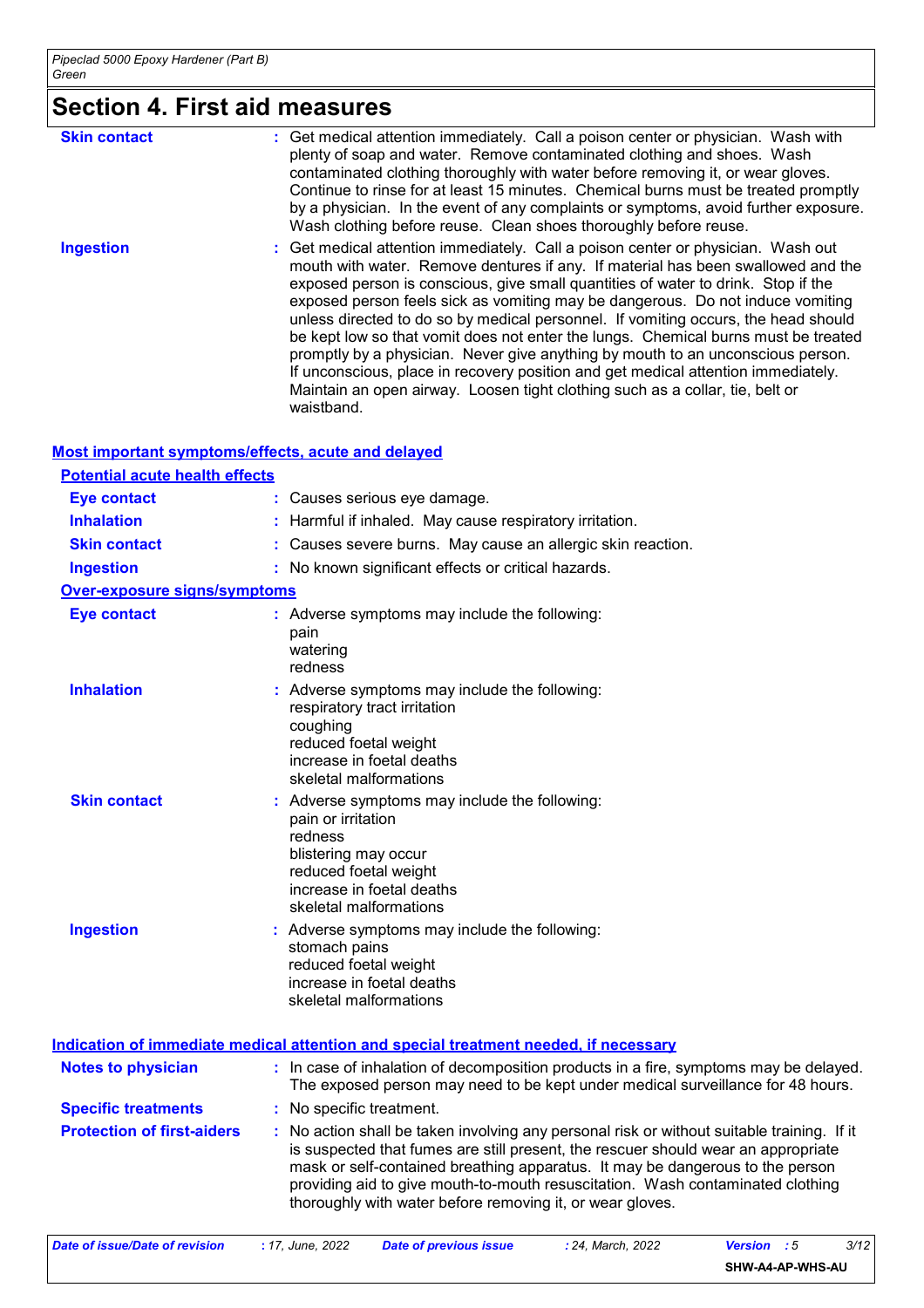### **Section 4. First aid measures**

**See toxicological information (Section 11)**

### **Section 5. Firefighting measures**

| <b>Extinguishing media</b>                               |                                                                                                                                                                                                     |
|----------------------------------------------------------|-----------------------------------------------------------------------------------------------------------------------------------------------------------------------------------------------------|
| <b>Suitable extinguishing</b><br>media                   | : Use an extinguishing agent suitable for the surrounding fire.                                                                                                                                     |
| <b>Unsuitable extinguishing</b><br>media                 | : None known.                                                                                                                                                                                       |
| <b>Specific hazards arising</b><br>from the chemical     | : In a fire or if heated, a pressure increase will occur and the container may burst.                                                                                                               |
| <b>Hazardous thermal</b><br>decomposition products       | : Decomposition products may include the following materials:<br>carbon dioxide<br>carbon monoxide<br>nitrogen oxides<br>metal oxide/oxides                                                         |
| <b>Special protective actions</b><br>for fire-fighters   | : Promptly isolate the scene by removing all persons from the vicinity of the incident if<br>there is a fire. No action shall be taken involving any personal risk or without<br>suitable training. |
| <b>Special protective</b><br>equipment for fire-fighters | : Fire-fighters should wear appropriate protective equipment and self-contained<br>breathing apparatus (SCBA) with a full face-piece operated in positive pressure<br>mode.                         |
| <b>Hazchem code</b>                                      | : 2X                                                                                                                                                                                                |

### **Section 6. Accidental release measures**

|                                                             | <b>Personal precautions, protective equipment and emergency procedures</b>                                                                                                                                                                                                                                                                                                                                                                                                                                                                                                                                                                                                                                        |
|-------------------------------------------------------------|-------------------------------------------------------------------------------------------------------------------------------------------------------------------------------------------------------------------------------------------------------------------------------------------------------------------------------------------------------------------------------------------------------------------------------------------------------------------------------------------------------------------------------------------------------------------------------------------------------------------------------------------------------------------------------------------------------------------|
| For non-emergency<br>personnel                              | : No action shall be taken involving any personal risk or without suitable training.<br>Evacuate surrounding areas. Keep unnecessary and unprotected personnel from<br>entering. Do not touch or walk through spilt material. Do not breathe vapour or mist.<br>Provide adequate ventilation. Wear appropriate respirator when ventilation is<br>inadequate. Put on appropriate personal protective equipment.                                                                                                                                                                                                                                                                                                    |
|                                                             | For emergency responders : If specialised clothing is required to deal with the spillage, take note of any<br>information in Section 8 on suitable and unsuitable materials. See also the<br>information in "For non-emergency personnel".                                                                                                                                                                                                                                                                                                                                                                                                                                                                        |
| <b>Environmental precautions</b>                            | : Avoid dispersal of spilt material and runoff and contact with soil, waterways, drains<br>and sewers. Inform the relevant authorities if the product has caused environmental<br>pollution (sewers, waterways, soil or air).                                                                                                                                                                                                                                                                                                                                                                                                                                                                                     |
| <b>Methods and material for containment and cleaning up</b> |                                                                                                                                                                                                                                                                                                                                                                                                                                                                                                                                                                                                                                                                                                                   |
| <b>Small spill</b>                                          | : Stop leak if without risk. Move containers from spill area. Dilute with water and mop<br>up if water-soluble. Alternatively, or if water-insoluble, absorb with an inert dry<br>material and place in an appropriate waste disposal container. Dispose of via a<br>licensed waste disposal contractor.                                                                                                                                                                                                                                                                                                                                                                                                          |
| <b>Large spill</b>                                          | : Stop leak if without risk. Move containers from spill area. Approach the release<br>from upwind. Prevent entry into sewers, water courses, basements or confined<br>areas. Wash spillages into an effluent treatment plant or proceed as follows.<br>Contain and collect spillage with non-combustible, absorbent material e.g. sand,<br>earth, vermiculite or diatomaceous earth and place in container for disposal<br>according to local regulations (see Section 13). Dispose of via a licensed waste<br>disposal contractor. Contaminated absorbent material may pose the same hazard<br>as the spilt product. Note: see Section 1 for emergency contact information and<br>Section 13 for waste disposal. |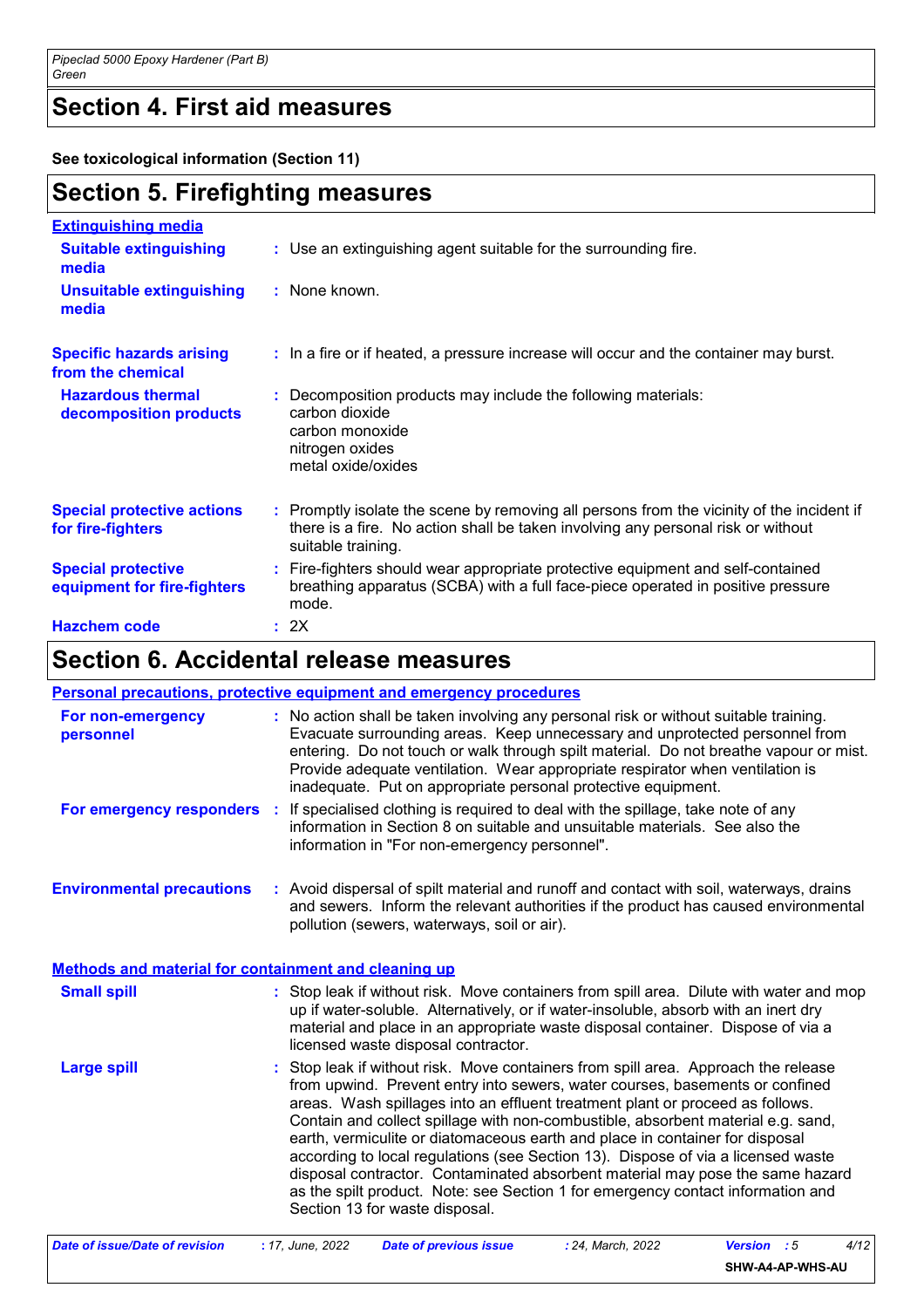### **Section 7. Handling and storage**

#### **Precautions for safe handling**

| <b>Protective measures</b>                                                | : Put on appropriate personal protective equipment (see Section 8). Persons with a<br>history of skin sensitization problems should not be employed in any process in<br>which this product is used. Avoid exposure - obtain special instructions before use.<br>Avoid exposure during pregnancy. Do not handle until all safety precautions have<br>been read and understood. Do not get in eyes or on skin or clothing. Do not<br>breathe vapour or mist. Do not ingest. Use only with adequate ventilation. Wear<br>appropriate respirator when ventilation is inadequate. Keep in the original container<br>or an approved alternative made from a compatible material, kept tightly closed<br>when not in use. Empty containers retain product residue and can be hazardous.<br>Do not reuse container. |
|---------------------------------------------------------------------------|--------------------------------------------------------------------------------------------------------------------------------------------------------------------------------------------------------------------------------------------------------------------------------------------------------------------------------------------------------------------------------------------------------------------------------------------------------------------------------------------------------------------------------------------------------------------------------------------------------------------------------------------------------------------------------------------------------------------------------------------------------------------------------------------------------------|
| <b>Advice on general</b><br>occupational hygiene                          | : Eating, drinking and smoking should be prohibited in areas where this material is<br>handled, stored and processed. Workers should wash hands and face before<br>eating, drinking and smoking. Remove contaminated clothing and protective<br>equipment before entering eating areas. See also Section 8 for additional<br>information on hygiene measures.                                                                                                                                                                                                                                                                                                                                                                                                                                                |
| <b>Conditions for safe storage,</b><br>including any<br>incompatibilities | : Store in accordance with local regulations. Store in original container protected<br>from direct sunlight in a dry, cool and well-ventilated area, away from incompatible<br>materials (see Section 10) and food and drink. Store locked up. Keep container<br>tightly closed and sealed until ready for use. Containers that have been opened<br>must be carefully resealed and kept upright to prevent leakage. Do not store in<br>unlabelled containers. Use appropriate containment to avoid environmental<br>contamination. See Section 10 for incompatible materials before handling or use.<br>Avoid release to the environment.                                                                                                                                                                    |

### **Section 8. Exposure controls and personal protection**

#### **Control parameters**

#### **Occupational exposure limits**

| <b>Ingredient name</b>   | <b>Exposure limits</b>                                                                                                                                                                                                                                                   |
|--------------------------|--------------------------------------------------------------------------------------------------------------------------------------------------------------------------------------------------------------------------------------------------------------------------|
| 1,3-Benzenedimethanamine | Absorbed through skin.<br>PEAK: $0.1$ mg/m <sup>3</sup>                                                                                                                                                                                                                  |
| Paratertiarybutylphenol  | DFG MAC-values list (Germany, 10/2021).<br>Absorbed through skin. Skin sensitiser.<br>TWA: 0.08 ppm 8 hours.<br>PEAK: 0.16 ppm, 4 times per shift, 15<br>minutes.<br>TWA: $0.5 \text{ mg/m}^3$ 8 hours.<br>PEAK: 1 mg/m <sup>3</sup> , 4 times per shift, 15<br>minutes. |

| <b>Biological limit values</b>                    | : There is no biological limit allocated.                                                                                                                                                                                                                                                                                       |
|---------------------------------------------------|---------------------------------------------------------------------------------------------------------------------------------------------------------------------------------------------------------------------------------------------------------------------------------------------------------------------------------|
| <b>Appropriate engineering</b><br><b>controls</b> | : Use only with adequate ventilation. Use process enclosures, local exhaust<br>ventilation or other engineering controls to keep worker exposure to airborne<br>contaminants below any recommended or statutory limits.                                                                                                         |
| <b>Environmental exposure</b><br><b>controls</b>  | : Emissions from ventilation or work process equipment should be checked to ensure<br>they comply with the requirements of environmental protection legislation. In some<br>cases, fume scrubbers, filters or engineering modifications to the process<br>equipment will be necessary to reduce emissions to acceptable levels. |

#### **Individual protection measures**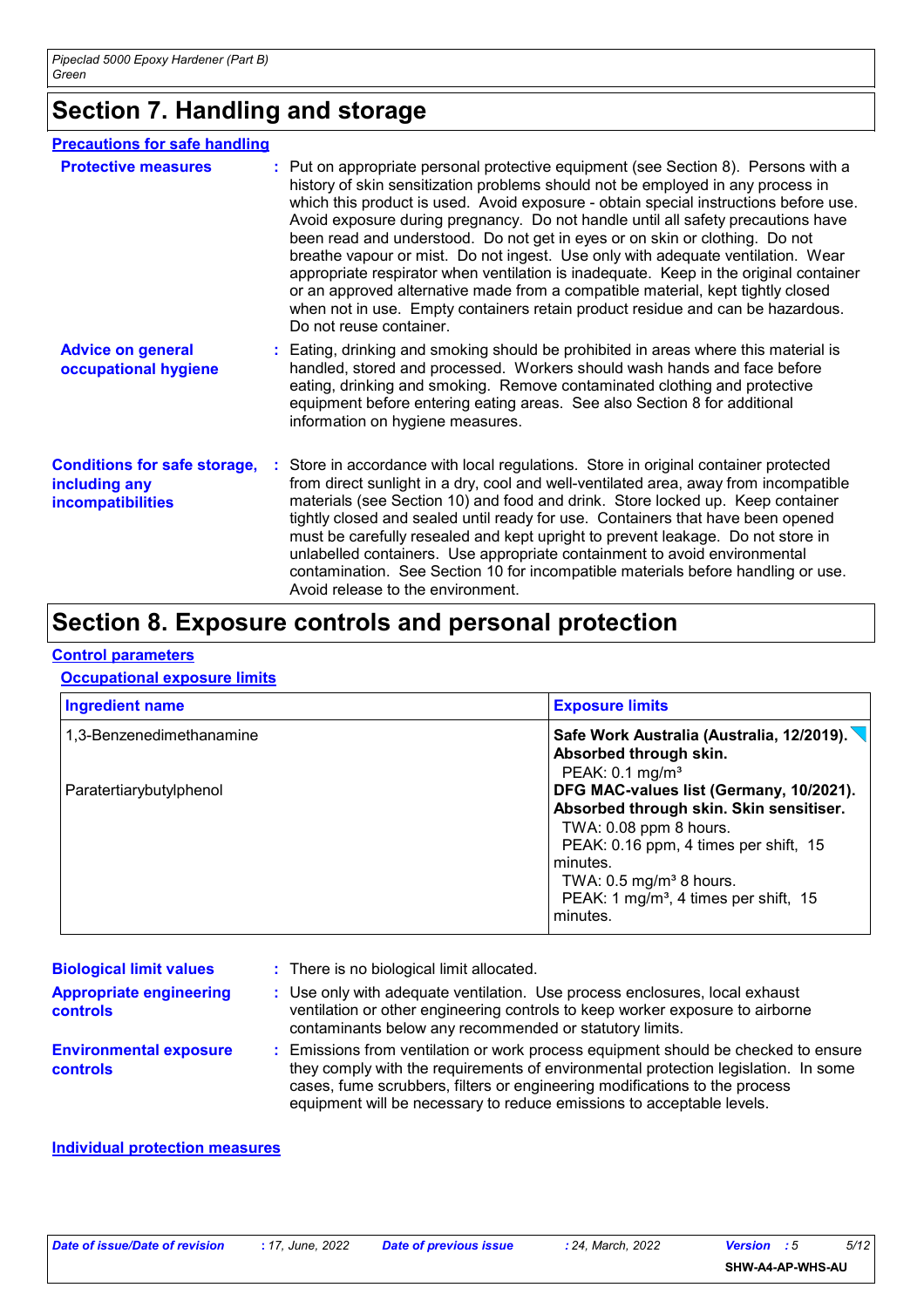### **Section 8. Exposure controls and personal protection**

| <b>Hygiene measures</b>       | : Wash hands, forearms and face thoroughly after handling chemical products, before<br>eating, smoking and using the lavatory and at the end of the working period.<br>Appropriate techniques should be used to remove potentially contaminated clothing.<br>Contaminated work clothing should not be allowed out of the workplace. Wash<br>contaminated clothing before reusing. Ensure that eyewash stations and safety<br>showers are close to the workstation location.                                                                                                                                               |  |  |
|-------------------------------|---------------------------------------------------------------------------------------------------------------------------------------------------------------------------------------------------------------------------------------------------------------------------------------------------------------------------------------------------------------------------------------------------------------------------------------------------------------------------------------------------------------------------------------------------------------------------------------------------------------------------|--|--|
| <b>Eye/face protection</b>    | Safety eyewear complying with an approved standard should be used when a risk<br>assessment indicates this is necessary to avoid exposure to liquid splashes, mists,<br>gases or dusts. If contact is possible, the following protection should be worn,<br>unless the assessment indicates a higher degree of protection: chemical splash<br>goggles and/or face shield. If inhalation hazards exist, a full-face respirator may be<br>required instead.                                                                                                                                                                 |  |  |
| <b>Skin protection</b>        |                                                                                                                                                                                                                                                                                                                                                                                                                                                                                                                                                                                                                           |  |  |
| <b>Hand protection</b>        | : Chemical-resistant, impervious gloves complying with an approved standard should<br>be worn at all times when handling chemical products if a risk assessment indicates<br>this is necessary. Considering the parameters specified by the glove manufacturer,<br>check during use that the gloves are still retaining their protective properties. It<br>should be noted that the time to breakthrough for any glove material may be<br>different for different glove manufacturers. In the case of mixtures, consisting of<br>several substances, the protection time of the gloves cannot be accurately<br>estimated. |  |  |
| <b>Body protection</b>        | Personal protective equipment for the body should be selected based on the task<br>being performed and the risks involved and should be approved by a specialist<br>before handling this product.                                                                                                                                                                                                                                                                                                                                                                                                                         |  |  |
| <b>Other skin protection</b>  | Appropriate footwear and any additional skin protection measures should be<br>selected based on the task being performed and the risks involved and should be<br>approved by a specialist before handling this product.                                                                                                                                                                                                                                                                                                                                                                                                   |  |  |
| <b>Respiratory protection</b> | Based on the hazard and potential for exposure, select a respirator that meets the<br>appropriate standard or certification. Respirators must be used according to a<br>respiratory protection program to ensure proper fitting, training, and other important<br>aspects of use.                                                                                                                                                                                                                                                                                                                                         |  |  |

### **Section 9. Physical and chemical properties**

The conditions of measurement of all properties are at standard temperature and pressure unless otherwise indicated.

| <b>Appearance</b>                                                 |                                                                               |
|-------------------------------------------------------------------|-------------------------------------------------------------------------------|
| <b>Physical state</b>                                             | : Liquid.                                                                     |
| <b>Colour</b>                                                     | : Not available.                                                              |
| <b>Odour</b>                                                      | : Not available.                                                              |
| <b>Odour threshold</b>                                            | $\cdot$ Not available.                                                        |
| рH                                                                | : Not applicable.                                                             |
| <b>Melting point</b>                                              | $:$ Not available.                                                            |
| <b>Boiling point, initial boiling</b><br>point, and boiling range | : Not available.                                                              |
|                                                                   |                                                                               |
| <b>Flash point</b>                                                | : Closed cup: $94^{\circ}$ C (201.2 $^{\circ}$ F) [Pensky-Martens Closed Cup] |
| <b>Evaporation rate</b>                                           | : Not available.                                                              |
| <b>Flammability</b>                                               | : Not available.                                                              |
| Lower and upper explosion<br>limit/flammability limit             | : Not available.                                                              |
| <b>Vapour pressure</b>                                            | : Not available.                                                              |
| <b>Relative vapour density</b>                                    | : Not available.                                                              |
| <b>Relative density</b>                                           | : 1.1                                                                         |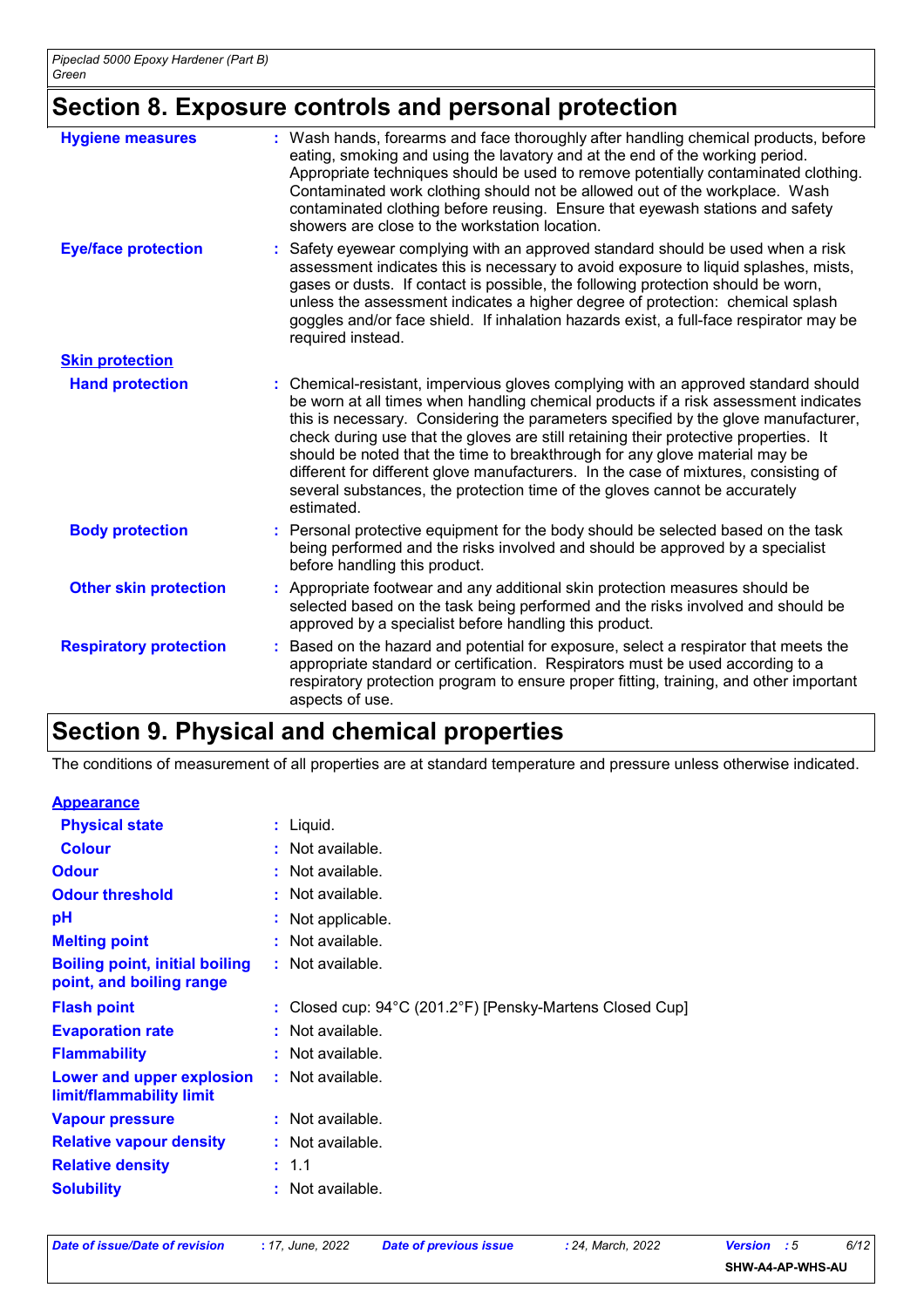### **Section 9. Physical and chemical properties**

| <b>Partition coefficient: n-</b><br>octanol/water | : Not applicable.                                                |
|---------------------------------------------------|------------------------------------------------------------------|
| <b>Auto-ignition temperature</b>                  | : Not available.                                                 |
| <b>Decomposition temperature : Not available.</b> |                                                                  |
| <b>Viscosity</b>                                  | : Kinematic (40°C (104°F)): >20.5 mm <sup>2</sup> /s (>20.5 cSt) |
| <b>Heat of combustion</b>                         | $: 19.922$ kJ/g                                                  |

### **Section 10. Stability and reactivity**

|                                              | .                                                                                                         |
|----------------------------------------------|-----------------------------------------------------------------------------------------------------------|
| <b>Hazardous decomposition</b><br>products   | : Under normal conditions of storage and use, hazardous decomposition products<br>should not be produced. |
| <b>Incompatible materials</b>                | : No specific data.                                                                                       |
| <b>Conditions to avoid</b>                   | : No specific data.                                                                                       |
| <b>Possibility of hazardous</b><br>reactions | : Under normal conditions of storage and use, hazardous reactions will not occur.                         |
| <b>Chemical stability</b>                    | : The product is stable.                                                                                  |
| <b>Reactivity</b>                            | : No specific test data related to reactivity available for this product or its ingredients.              |

### **Section 11. Toxicological information**

### **Information on toxicological effects**

#### **Acute toxicity**

| <b>Product/ingredient name</b>                  | Result      | <b>Species</b> | <b>Dose</b> | <b>Exposure</b> |
|-------------------------------------------------|-------------|----------------|-------------|-----------------|
| 1,3-Benzenedimethanamine   LC50 Inhalation Gas. |             | Rat            | 700 ppm     | 1 hours         |
|                                                 | LD50 Dermal | Rabbit         | $2$ g/kg    |                 |
|                                                 | LD50 Oral   | Rat            | 930 mg/kg   |                 |
| 4-Nonylphenol                                   | LD50 Oral   | Rat            | 1300 mg/kg  |                 |

#### **Irritation/Corrosion**

| <b>Product/ingredient name</b>                    | <b>Result</b>          | <b>Species</b> | <b>Score</b> | <b>Exposure</b>         | <b>Observation</b>       |
|---------------------------------------------------|------------------------|----------------|--------------|-------------------------|--------------------------|
| 1,3-Benzenedimethanamine   Eyes - Severe irritant |                        | Rabbit         |              | 24 hours 50             |                          |
|                                                   | Skin - Severe irritant | Rabbit         |              | lug<br>24 hours 750     |                          |
| Paratertiarybutylphenol                           | Eyes - Severe irritant | Rabbit         |              | lug<br>24 hours 50      |                          |
|                                                   | Eyes - Severe irritant | Rabbit         |              | lug<br>10 <sub>mg</sub> |                          |
|                                                   | Skin - Mild irritant   | Rabbit         |              | 24 hours 500            |                          |
|                                                   | Skin - Mild irritant   | Rabbit         |              | mg<br>l4 hours 500      | $\overline{\phantom{a}}$ |
| 4-Nonylphenol                                     | Eyes - Severe irritant | Rabbit         |              | mg<br>$100$ mg          |                          |
|                                                   | Skin - Severe irritant | Rabbit         |              | 24 hours 500<br>mg      |                          |

#### **Sensitisation**

Not available.

#### **Mutagenicity**

Not available.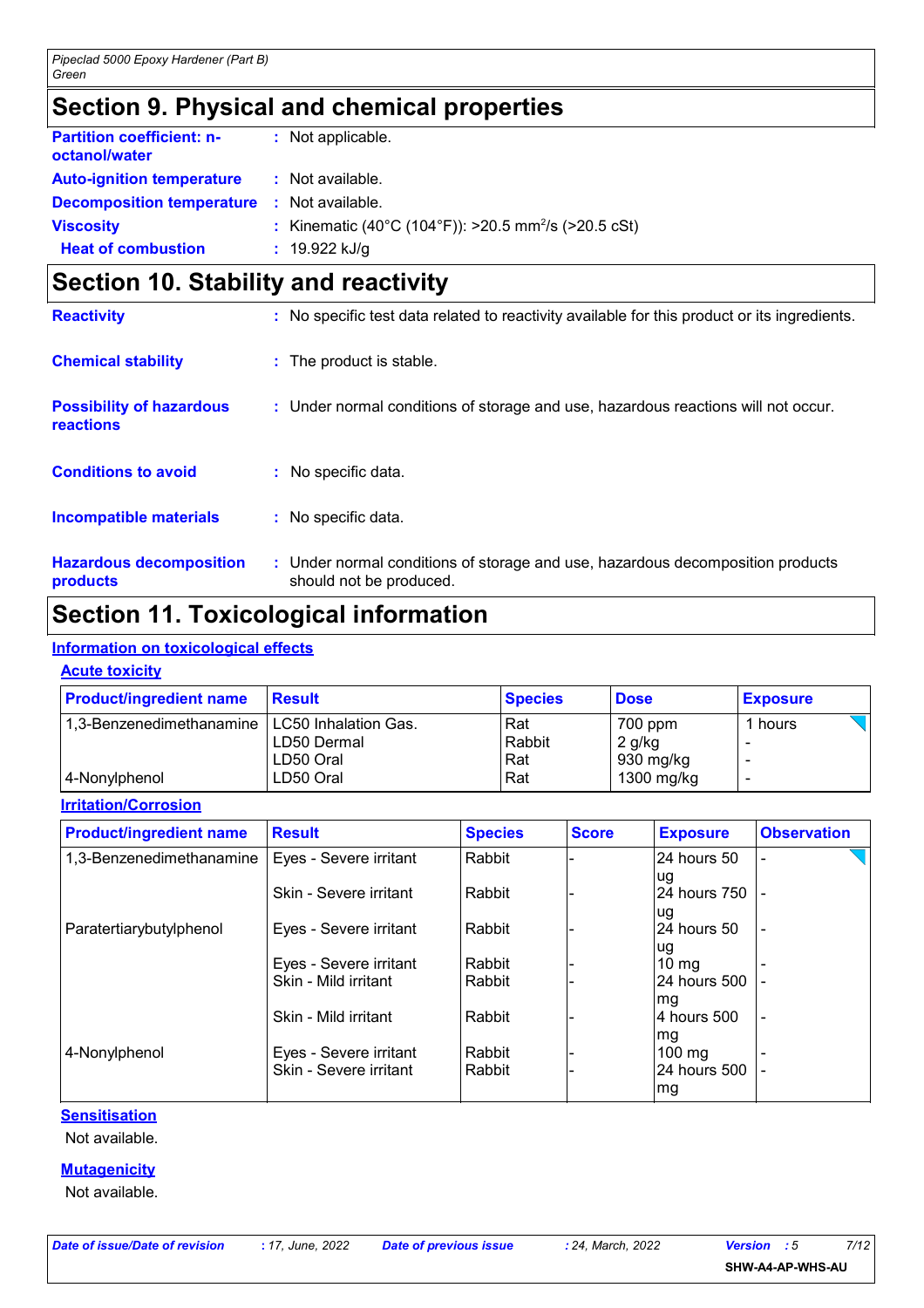## **Section 11. Toxicological information**

#### **Carcinogenicity**

Not available.

#### **Reproductive toxicity**

Not available.

#### **Teratogenicity**

Not available.

#### **Specific target organ toxicity (single exposure)**

| <b>Name</b>             | <b>Category</b> | <b>Route of</b><br>exposure | <b>Target organs</b>            |
|-------------------------|-----------------|-----------------------------|---------------------------------|
| Paratertiarybutylphenol | Category 3      |                             | Respiratory tract<br>irritation |

#### **Specific target organ toxicity (repeated exposure)**

Not available.

#### **Aspiration hazard**

Not available.

| <b>Information on likely routes : Not available.</b><br>of exposure |                                                                                                                                                                                        |
|---------------------------------------------------------------------|----------------------------------------------------------------------------------------------------------------------------------------------------------------------------------------|
| <b>Potential acute health effects</b>                               |                                                                                                                                                                                        |
| <b>Eye contact</b>                                                  | : Causes serious eye damage.                                                                                                                                                           |
| <b>Inhalation</b>                                                   | Harmful if inhaled. May cause respiratory irritation.                                                                                                                                  |
| <b>Skin contact</b>                                                 | : Causes severe burns. May cause an allergic skin reaction.                                                                                                                            |
| <b>Ingestion</b>                                                    | : No known significant effects or critical hazards.                                                                                                                                    |
|                                                                     | <b>Symptoms related to the physical, chemical and toxicological characteristics</b>                                                                                                    |
| <b>Eye contact</b>                                                  | : Adverse symptoms may include the following:<br>pain<br>watering<br>redness                                                                                                           |
| <b>Inhalation</b>                                                   | : Adverse symptoms may include the following:<br>respiratory tract irritation<br>coughing<br>reduced foetal weight<br>increase in foetal deaths<br>skeletal malformations              |
| <b>Skin contact</b>                                                 | : Adverse symptoms may include the following:<br>pain or irritation<br>redness<br>blistering may occur<br>reduced foetal weight<br>increase in foetal deaths<br>skeletal malformations |

#### **Ingestion** Adverse symptoms may include the following: **:** stomach pains reduced foetal weight increase in foetal deaths skeletal malformations

#### **Delayed and immediate effects as well as chronic effects from short and long-term exposure Short term exposure**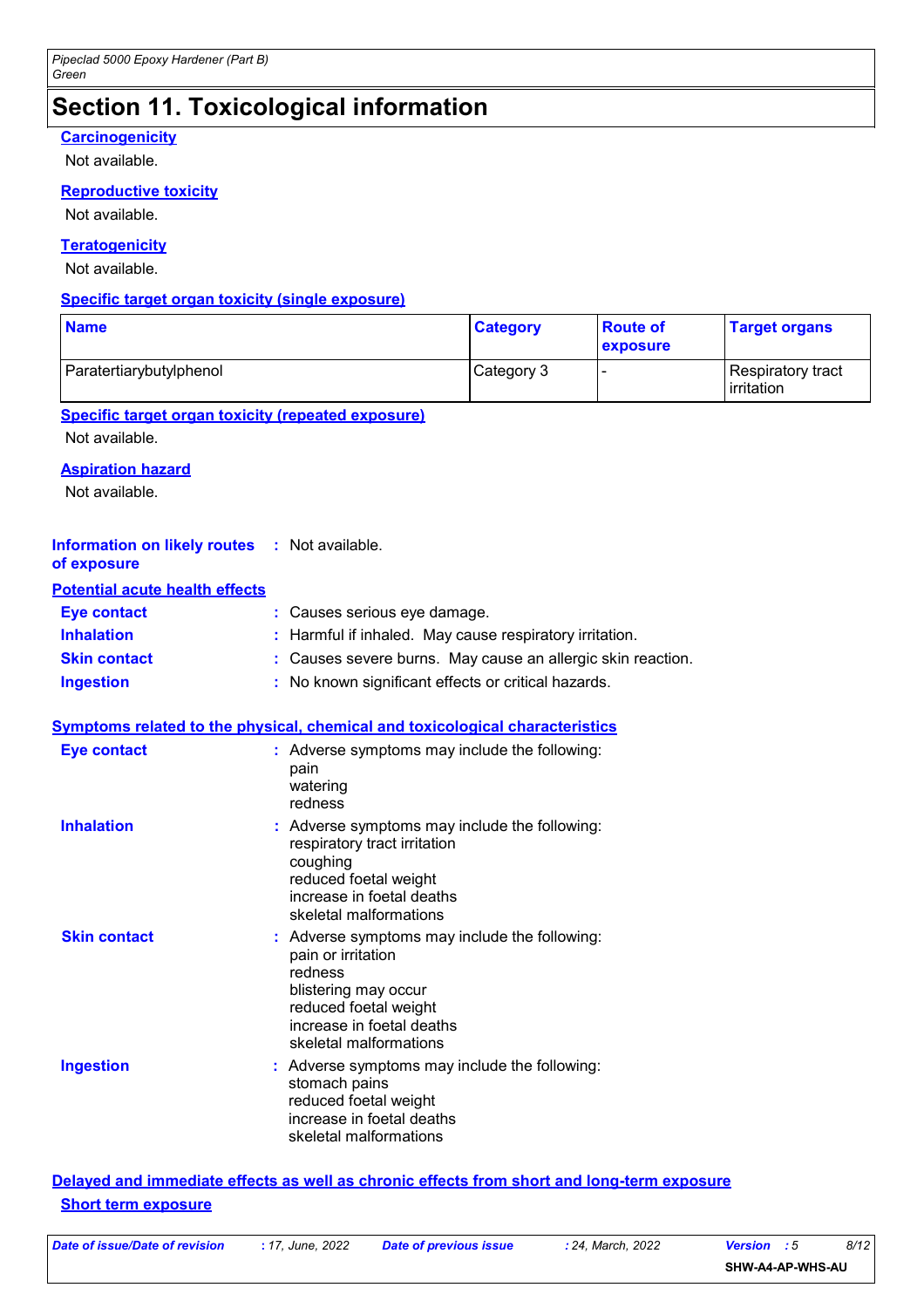### **Section 11. Toxicological information**

| <b>Potential immediate</b><br>effects             | : Not available.                                                                                         |
|---------------------------------------------------|----------------------------------------------------------------------------------------------------------|
| <b>Potential delayed effects</b>                  | : Not available.                                                                                         |
| <b>Long term exposure</b>                         |                                                                                                          |
| <b>Potential immediate</b><br>effects             | : Not available.                                                                                         |
| <b>Potential delayed effects : Not available.</b> |                                                                                                          |
| <b>Potential chronic health effects</b>           |                                                                                                          |
| Not available.                                    |                                                                                                          |
| <b>General</b>                                    | : Once sensitized, a severe allergic reaction may occur when subsequently exposed<br>to very low levels. |
| <b>Carcinogenicity</b>                            | : No known significant effects or critical hazards.                                                      |
| <b>Mutagenicity</b>                               | : No known significant effects or critical hazards.                                                      |
| <b>Teratogenicity</b>                             | : Suspected of damaging the unborn child.                                                                |
| <b>Developmental effects</b>                      | : No known significant effects or critical hazards.                                                      |
| <b>Fertility effects</b>                          | Suspected of damaging fertility.                                                                         |

#### **Numerical measures of toxicity**

#### **Acute toxicity estimates**

| <b>Route</b>       | <b>ATE</b> value |
|--------------------|------------------|
| Oral               | 2206.01 mg/kg    |
| Inhalation (gases) | 18485.83 ppm     |

### **Section 12. Ecological information**

| <b>Toxicity</b>                |                                      |                                                                  |                 |
|--------------------------------|--------------------------------------|------------------------------------------------------------------|-----------------|
| <b>Product/ingredient name</b> | <b>Result</b>                        | <b>Species</b>                                                   | <b>Exposure</b> |
| Paratertiarybutylphenol        | Acute EC50 11.08 mg/l Fresh water    | Algae - Scenedesmus<br>quadricauda - Exponential<br>growth phase | 72 hours        |
|                                | Acute EC50 3.9 mg/l Fresh water      | Daphnia - Daphnia magna                                          | 48 hours        |
|                                | Acute LC50 5140 µg/l Fresh water     | Fish - Pimephales promelas                                       | 96 hours        |
|                                | Chronic NOEC 1 mg/l Fresh water      | Algae - Scenedesmus<br>quadricauda - Exponential<br>growth phase | 72 hours        |
|                                | Chronic NOEC 0.45 mg/l Fresh water   | Daphnia - Daphnia magna                                          | 21 days         |
|                                | Chronic NOEC 0.5 mg/l Fresh water    | Fish - Gobiocypris rarus -<br>Embryo                             | 28 days         |
| 4-Nonylphenol                  | Acute EC50 0.03 mg/l Marine water    | Algae - Skeletonema costatum                                     | 72 hours        |
|                                | Acute EC50 0.027 mg/l Marine water   | Algae - Skeletonema costatum                                     | 96 hours        |
|                                | Acute EC50 0.044 mg/l                | Crustaceans - Moina macrocopa                                    | 48 hours        |
|                                | Acute LC50 17 µg/l Marine water      | Fish - Pleuronectes americanus<br>- Larvae                       | 96 hours        |
|                                | Chronic EC10 0.012 mg/l Marine water | Algae - Skeletonema costatum                                     | 96 hours        |
|                                | Chronic NOEC 5 µg/l Fresh water      | Crustaceans - Gammarus<br>fossarum - Adult                       | 21 days         |
|                                | Chronic NOEC 7.4 µg/l Fresh water    | Fish - Pimephales promelas -<br>Embryo                           | 33 days         |

#### **Persistence and degradability**

Not available.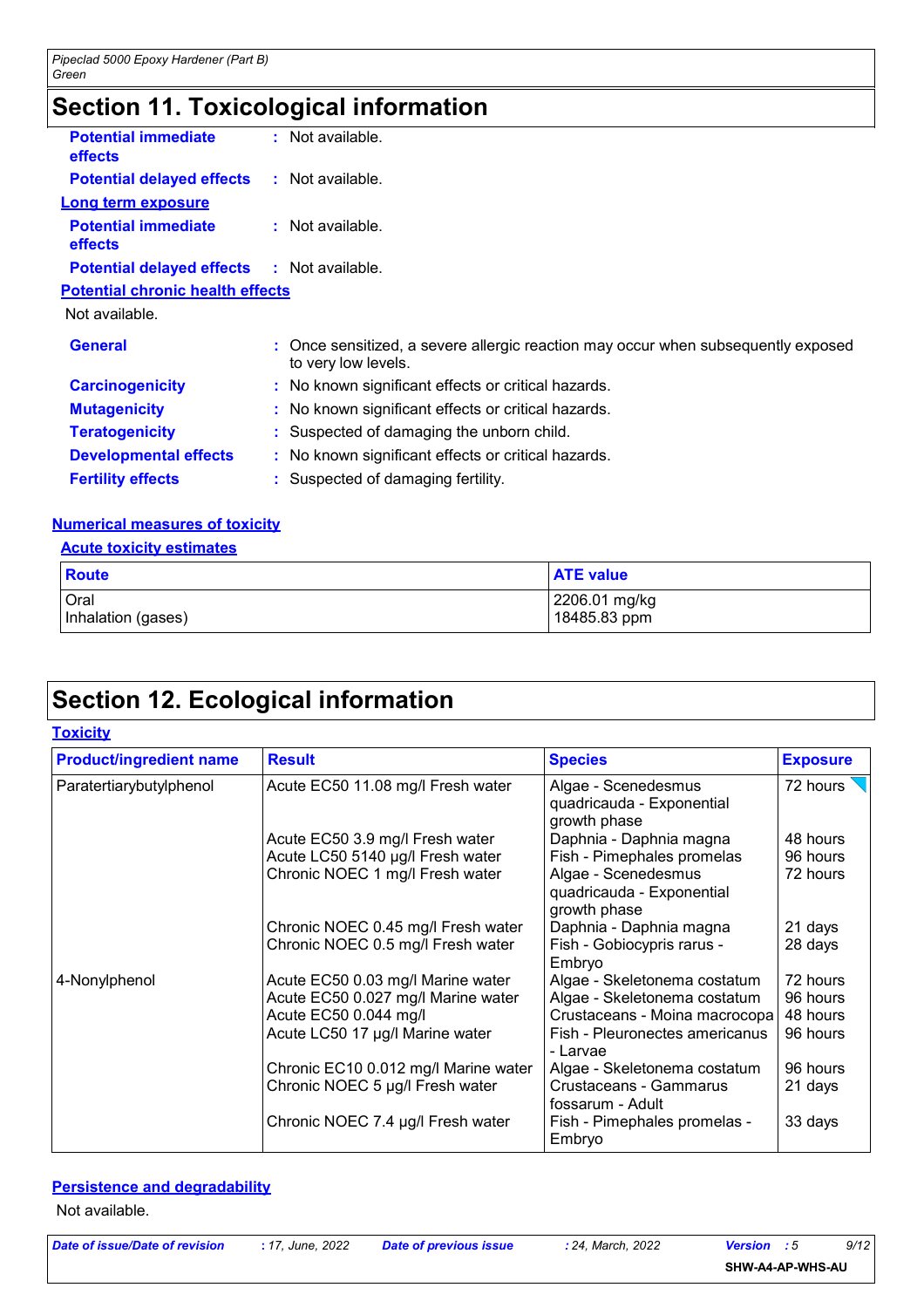## **Section 12. Ecological information**

#### **Bioaccumulative potential**

| <b>Product/ingredient name</b> | $\blacksquare$ Log $\mathsf{P}_{\mathsf{ow}}$ | <b>BCF</b> | <b>Potential</b> |
|--------------------------------|-----------------------------------------------|------------|------------------|
| 1,3-Benzenedimethanamine  -    |                                               | 2.69       | low              |
| Paratertiarybutylphenol        |                                               | 44 to 48   | low              |
| 4-Nonylphenol                  |                                               | 740        | high             |

#### **Mobility in soil**

| <b>Soil/water partition</b> | : Not available. |
|-----------------------------|------------------|
| <b>coefficient (Koc)</b>    |                  |

**Other adverse effects** : No known significant effects or critical hazards.

### **Section 13. Disposal considerations**

The generation of waste should be avoided or minimised wherever possible. Disposal of this product, solutions and any by-products should at all times comply with the requirements of environmental protection and waste disposal legislation and any regional local authority requirements. Dispose of surplus and nonrecyclable products via a licensed waste disposal contractor. Waste should not be disposed of untreated to the sewer unless fully compliant with the requirements of all authorities with jurisdiction. Waste packaging should be recycled. Incineration or landfill should only be considered when recycling is not feasible. This material and its container must be disposed of in a safe way. Care should be taken when handling emptied containers that have not been cleaned or rinsed out. Empty containers or liners may retain some product residues. Avoid dispersal of spilt material and runoff and contact with soil, waterways, drains and sewers. **Disposal methods :**

| <b>Section 14. Transport information</b> |                                                                             |                                                                                                                                       |                                                                                                                                          |                                                                                                                         |
|------------------------------------------|-----------------------------------------------------------------------------|---------------------------------------------------------------------------------------------------------------------------------------|------------------------------------------------------------------------------------------------------------------------------------------|-------------------------------------------------------------------------------------------------------------------------|
|                                          | <b>ADG</b>                                                                  | <b>ADR/RID</b>                                                                                                                        | <b>IMDG</b>                                                                                                                              | <b>IATA</b>                                                                                                             |
| <b>UN number</b>                         | <b>UN3066</b>                                                               | UN3066                                                                                                                                | <b>UN3066</b>                                                                                                                            | <b>UN3066</b>                                                                                                           |
| <b>UN proper</b><br>shipping name        | <b>PAINT RELATED</b><br><b>MATERIAL</b>                                     | <b>PAINT RELATED</b><br><b>MATERIAL</b>                                                                                               | <b>PAINT RELATED</b><br><b>MATERIAL</b>                                                                                                  | <b>PAINT RELATED</b><br><b>MATERIAL</b>                                                                                 |
| <b>Transport hazard</b><br>class(es)     | 8                                                                           | 8<br>$\mathbf{Y}_2$                                                                                                                   | 8<br>$\bigstar_2$                                                                                                                        | 8                                                                                                                       |
| <b>Packing group</b>                     | III                                                                         | III                                                                                                                                   | Ш                                                                                                                                        | $\mathbf{III}$                                                                                                          |
| <b>Environmental</b><br>hazards          | Yes. The<br>environmentally<br>hazardous substance<br>mark is not required. | Yes.                                                                                                                                  | Yes.                                                                                                                                     | Yes. The<br>environmentally<br>hazardous substance<br>mark is not required.                                             |
| <b>Additional</b><br>information         | Hazchem code 2X                                                             | The environmentally<br>hazardous substance<br>mark is not required<br>when transported in<br>sizes of ≤5 L or ≤5 kg.<br>Tunnel code E | The marine pollutant<br>mark is not required<br>when transported in<br>sizes of ≤5 L or ≤5 kg.<br><b>Emergency</b><br>schedules F-A, S-B | The environmentally<br>hazardous substance<br>mark may appear if<br>required by other<br>transportation<br>regulations. |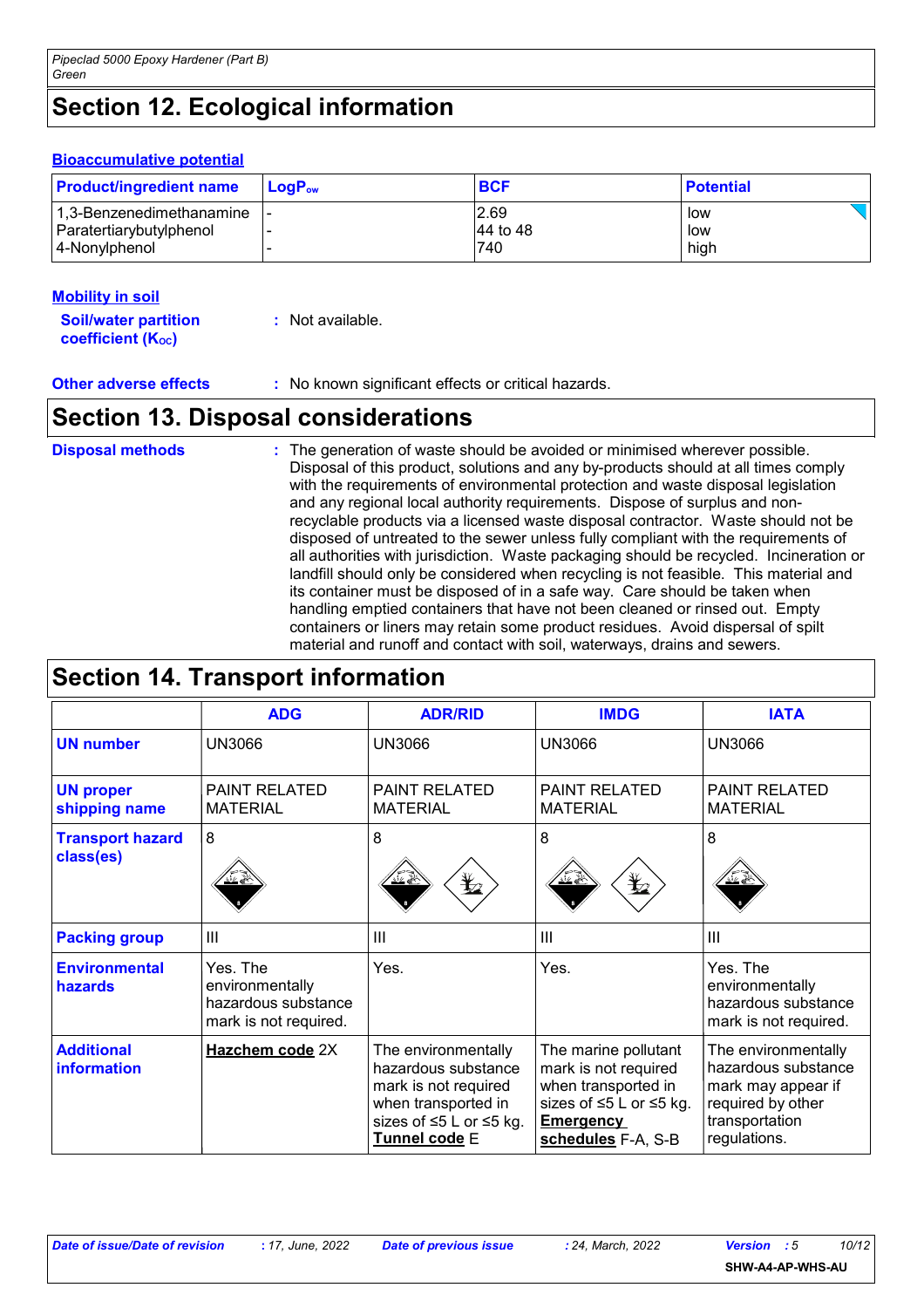### **Section 14. Transport information**

**Special precautions for user Transport within user's premises:** always transport in closed containers that are **:** upright and secure. Ensure that persons transporting the product know what to do in the event of an accident or spillage.

**Transport in bulk according :** Not available.

**to IMO instruments**

### **Section 15. Regulatory information**

**Standard for the Uniform Scheduling of Medicines and Poisons**

Not regulated.

**Model Work Health and Safety Regulations - Scheduled Substances**

| <b>Ingredient name</b> | <b>Schedule</b>                                                                                                                                           |
|------------------------|-----------------------------------------------------------------------------------------------------------------------------------------------------------|
| Chromium Oxide         | Restricted hazardous chemical [For<br>abrasive blasting at a concentration of<br>greater than 0.5% (except as specified<br>for wet blasting) as chromium] |

**Agricultural and Veterinary Chemicals Code Act 1994**

Not available.

**International regulations**

**Chemical Weapon Convention List Schedules I, II & III Chemicals**

Not listed.

**Montreal Protocol**

Not listed.

**Stockholm Convention on Persistent Organic Pollutants**

Not listed.

**Rotterdam Convention on Prior Informed Consent (PIC)**

Not listed.

#### **UNECE Aarhus Protocol on POPs and Heavy Metals**

Not listed.

### **Section 16. Any other relevant information**

| <b>History</b>                    |                                                                                                                                                                                                                                                                                                                                                                                                                                                                                                                                                                                                                                                                                                |
|-----------------------------------|------------------------------------------------------------------------------------------------------------------------------------------------------------------------------------------------------------------------------------------------------------------------------------------------------------------------------------------------------------------------------------------------------------------------------------------------------------------------------------------------------------------------------------------------------------------------------------------------------------------------------------------------------------------------------------------------|
| <b>Date of printing</b>           | $: 17,$ June, 2022.                                                                                                                                                                                                                                                                                                                                                                                                                                                                                                                                                                                                                                                                            |
| Date of issue/Date of<br>revision | $: 17,$ June, 2022                                                                                                                                                                                                                                                                                                                                                                                                                                                                                                                                                                                                                                                                             |
| Date of previous issue            | : 24, March, 2022                                                                                                                                                                                                                                                                                                                                                                                                                                                                                                                                                                                                                                                                              |
| <b>Version</b>                    | : 5                                                                                                                                                                                                                                                                                                                                                                                                                                                                                                                                                                                                                                                                                            |
| <b>Key to abbreviations</b>       | : ADG = Australian Dangerous Goods<br>ADR = The European Agreement concerning the International Carriage of<br>Dangerous Goods by Road<br>ATE = Acute Toxicity Estimate<br><b>BCF</b> = Bioconcentration Factor<br>GHS = Globally Harmonized System of Classification and Labelling of Chemicals<br>IATA = International Air Transport Association<br>IBC = Intermediate Bulk Container<br>IMDG = International Maritime Dangerous Goods<br>LogPow = logarithm of the octanol/water partition coefficient<br>MARPOL = International Convention for the Prevention of Pollution From Ships,<br>1973 as modified by the Protocol of 1978. ("Marpol" = marine pollution)<br>$N/A = Not available$ |